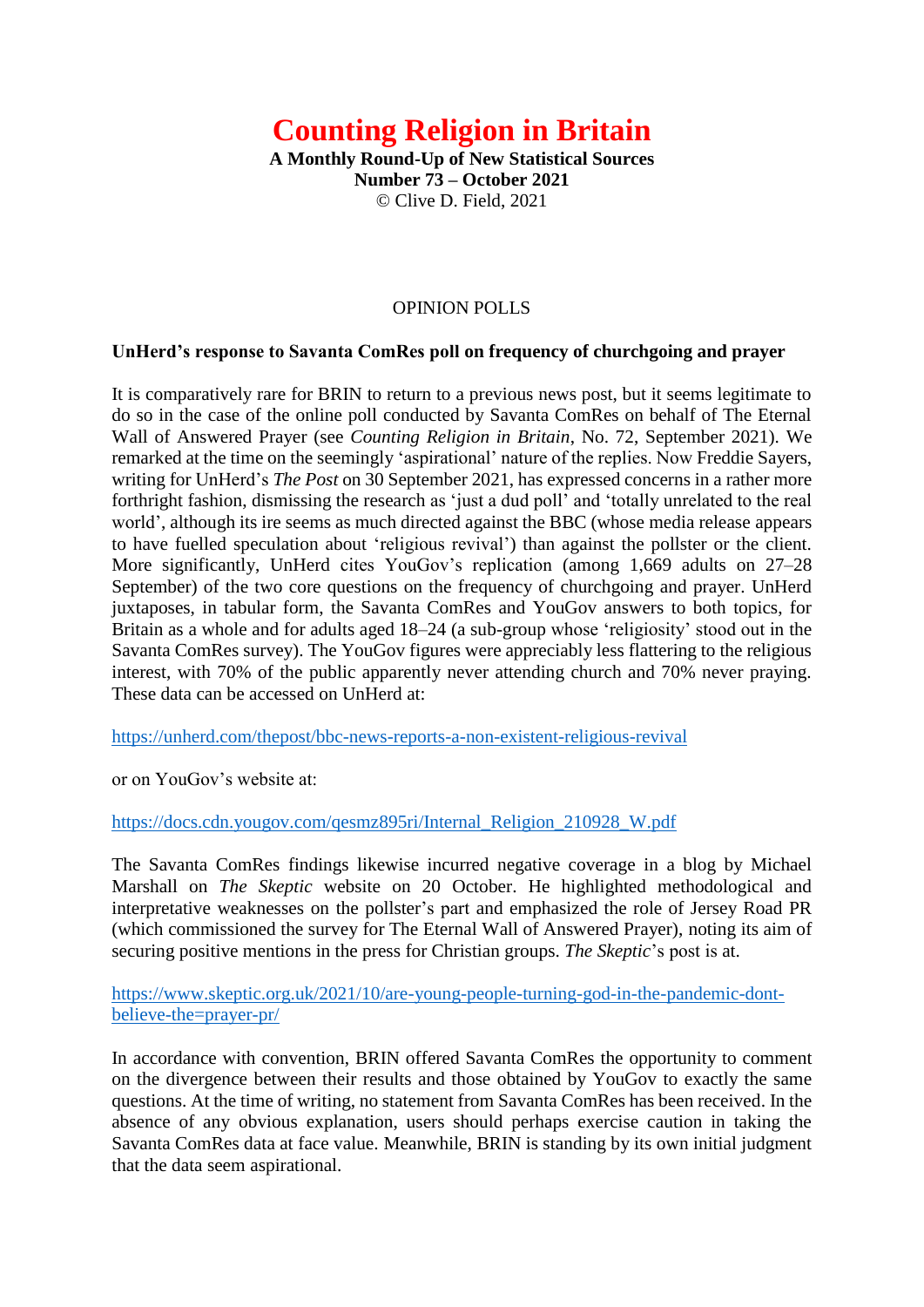# **YouGov Death Study: some afterlife beliefs**

Public attitudes and opinions about death have been explored by YouGov in an in-depth online poll of 2,164 UK adults aged 16 and over on 19–23 March 2021 (but only just published). The questions covered nine principal topics: the meaning of life; the perception and impact of death; the fear of dying; one's own death; after one's own death; life after death; social issues and death; the value of life; and living forever and reincarnation. Findings are explored in a series of nine blogs, posted by YouGov's Milan Dinic on 6 October 2021, identifying fourteen main conclusions. With regard to the afterlife, 41% of respondents indicated they would like to live forever (assuming they would stop ageing, keep a body which was in the age they most desired, and retain their mental capabilities); however, 73% of the sample were realistic enough to recognize that it would never be possible for humans to live forever. So, the second-best alternative was to have another life after death (sought by 52%), against 23% preferring to end their existence once they had died. Rather fewer, 33%, said they actually believed in a life after death, disproportionately the practising religious (69%), with 42% disbelieving and 26% undecided. A similar proportion, 31%, believed in heaven or hell, while 54% did not. The series of blogs, linking to full data tables, can be found at:

## <https://yougov.co.uk/topics/overview/articles-reports>

# **Trustworthiness of clergy or priests: Ipsos MORI global study of professional rankings**

Just one-third of Britons aged 16–74 consider clergy or priests in this country to be trustworthy, according to the 2021 edition of the Ipsos Global Trustworthiness Index, fielded online between 23 April and 7 May. Nevertheless, this is a somewhat higher proportion than was recorded in Great Britain in either 2019 (28%) or 2018 (24%) and also higher than the 28 nation global country average of 25% in 2021. Of the eighteen professions investigated, clergy/priests were ranked eighth in Britain and eleventh in the world in 2021, with doctors topping the list in each case (rated as trustworthy by 72% of Britons, just ahead of scientists on 66% and teachers on 62%). Slightly more than one-fifth (22%) of Britons deemed clergy/priests to be untrustworthy, with the balance of 45% neutral or undecided. Topline results only can be viewed at:

<https://www.ipsos.com/ipsos-mori/en-uk/doctors-become-worlds-most-trusted-profession>

#### **Anti-Semitism in Europe: Ipsos SA survey for the Action and Protection League**

The results of a major multinational survey of anti-Semitism in Europe, embracing attitudes of the general public in 16 nations towards Jews, Israel, and the Holocaust, have been launched recently in connection with the 2021 annual conference of Jewish community leaders organized in Brussels by the European Jewish Association. The survey was commissioned by the Action and Protection League (APL) and conducted by Ipsos SA in December 2019 and January 2020 by means of 1,000 face-to-face interviews with adults aged 18–75 in each country surveyed, including the UK. A presentation about the study, incorporating some UK results that indicate a lower than average level of anti-Semitism, is freely available at:

[https://www.audiatur-online.ch/wp-content/uploads/2021/10/7-Press\\_Conf\\_2021-10-13.pdf](https://www.audiatur-online.ch/wp-content/uploads/2021/10/7-Press_Conf_2021-10-13.pdf)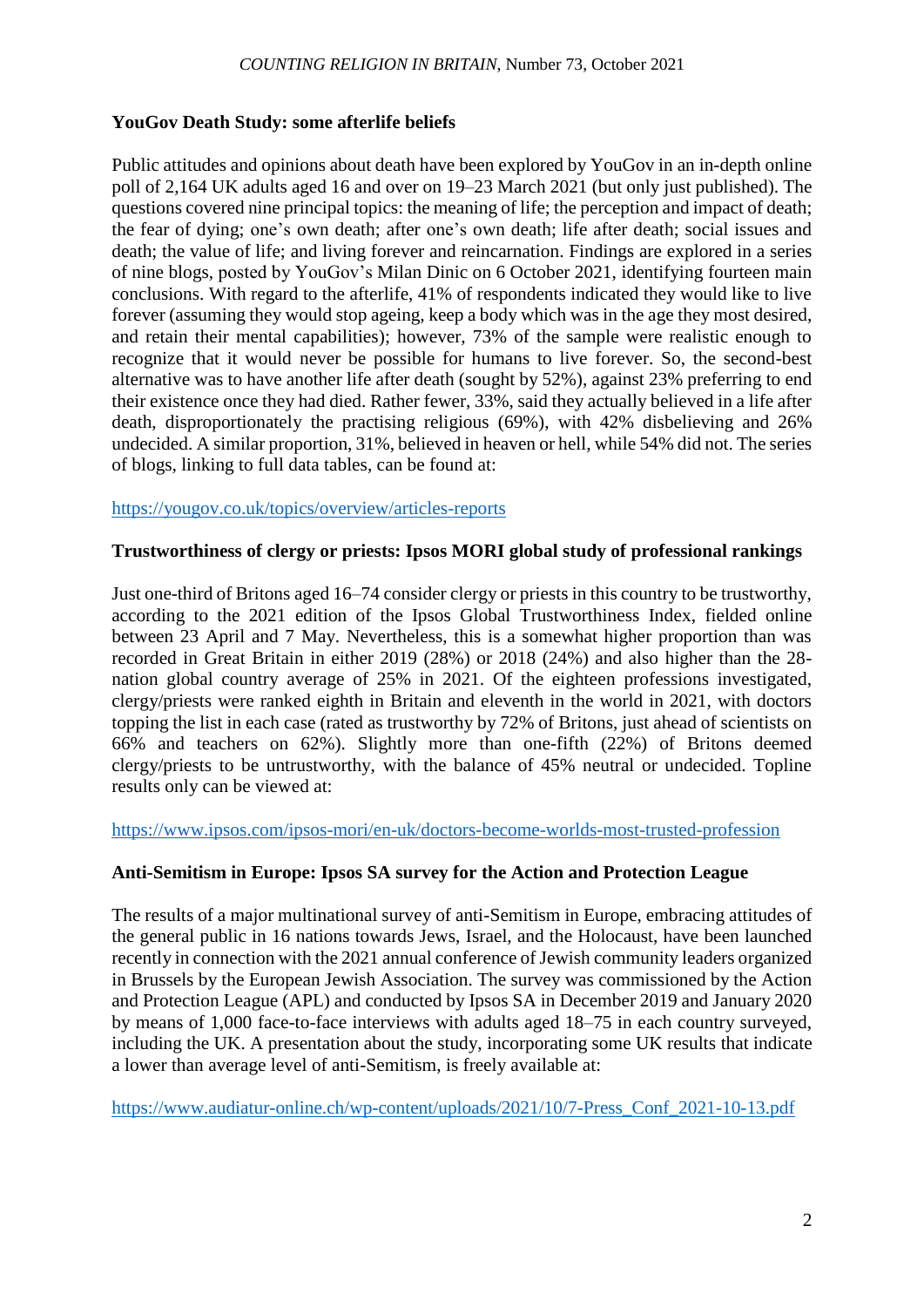Additional data may be found on the APL's own website, including multinational and national reports that BRIN has currently been unable to access because they have been reported to Microsoft as being 'unsafe'. For future reference, the APL's website is at:

## [https://apleu.org](https://apleu.org/)

Interestingly, the Savanta ComRes monthly political tracker continues to record high perceptions of anti-Semitism as a problem in the UK. In the most recent poll, conducted online among 2,092 adults on 16–17 October 2021, 17% reported anti-Semitism as a big problem and 36% as somewhat of a problem, while only 8% said it was not a problem at all. For more detail, see Table 67 at:

<https://comresglobal.com/polls/savanta-comres-political-tracker-october-2021/>

# **Coronavirus chronicles: a comeback for Halloween?**

The Covid-19 pandemic negatively affected the observance of many seasonal festivals in Britain in 2020, Halloween included. YouGov polled on that subject in October 2020 and replicated its survey among an online sample of 1,745 Britons on 14–15 October 2021. The restudy indicated that Halloween had made something of a comeback, at least so far as trickor-treating was concerned. In 2020, just 1% of adults anticipated taking a child or children trick-or-treating but in 2021 the proportion had risen to 6%, although the overall number saying they would normally do so had reduced from 17% to 13%, coronavirus still holding people back. On the receiving end, so to speak, only 10% in 2020 expected to give treats to trick-ortreating children knocking on their doors, but the figure had doubled (to 21%) in 2021, albeit it was still nine points below the usual proportion. A blog for the 2021 study, with links to the 2021 data tables, as well as to the 2020 blog, can be found at:

[https://yougov.co.uk/topics/lifestyle/articles-reports/2021/10/29/britons-beware-trick-or](https://yougov.co.uk/topics/lifestyle/articles-reports/2021/10/29/britons-beware-trick-or-treaters-are-back)[treaters-are-back](https://yougov.co.uk/topics/lifestyle/articles-reports/2021/10/29/britons-beware-trick-or-treaters-are-back)

In another YouGov poll, among 3,064 Britons on 26 October 2021, as many as 50% claimed they would hand out a treat to trick-or-treating children calling on their home, with 40% refusing to answer the door or pretending not to be in. For full data, see:

<https://yougov.co.uk/topics/arts/survey-results/daily/2021/10/26/bfc56/1>

Pumpkin-carving at Halloween is also popular, according to a YouGov study of 4,954 adults on 29 October 2021, with half the population saying they had carved a jack-o-lantern from a pumpkin at some stage, one-third of them having done it many times. For full data, see:

<https://yougov.co.uk/topics/arts/survey-results/daily/2021/10/29/3ae1a/2>

On the other hand, despite its growing appeal, Halloween remains less popular than the traditional autumn celebrations around 5 November. YouGov's investigation of 26 October 2021 found that, asked to choose, 48% preferred Bonfire Night against 21% favouring Halloween, with 31% undecided. For full data, see:

<https://yougov.co.uk/topics/arts/survey-results/daily/2021/10/26/bfc56/2>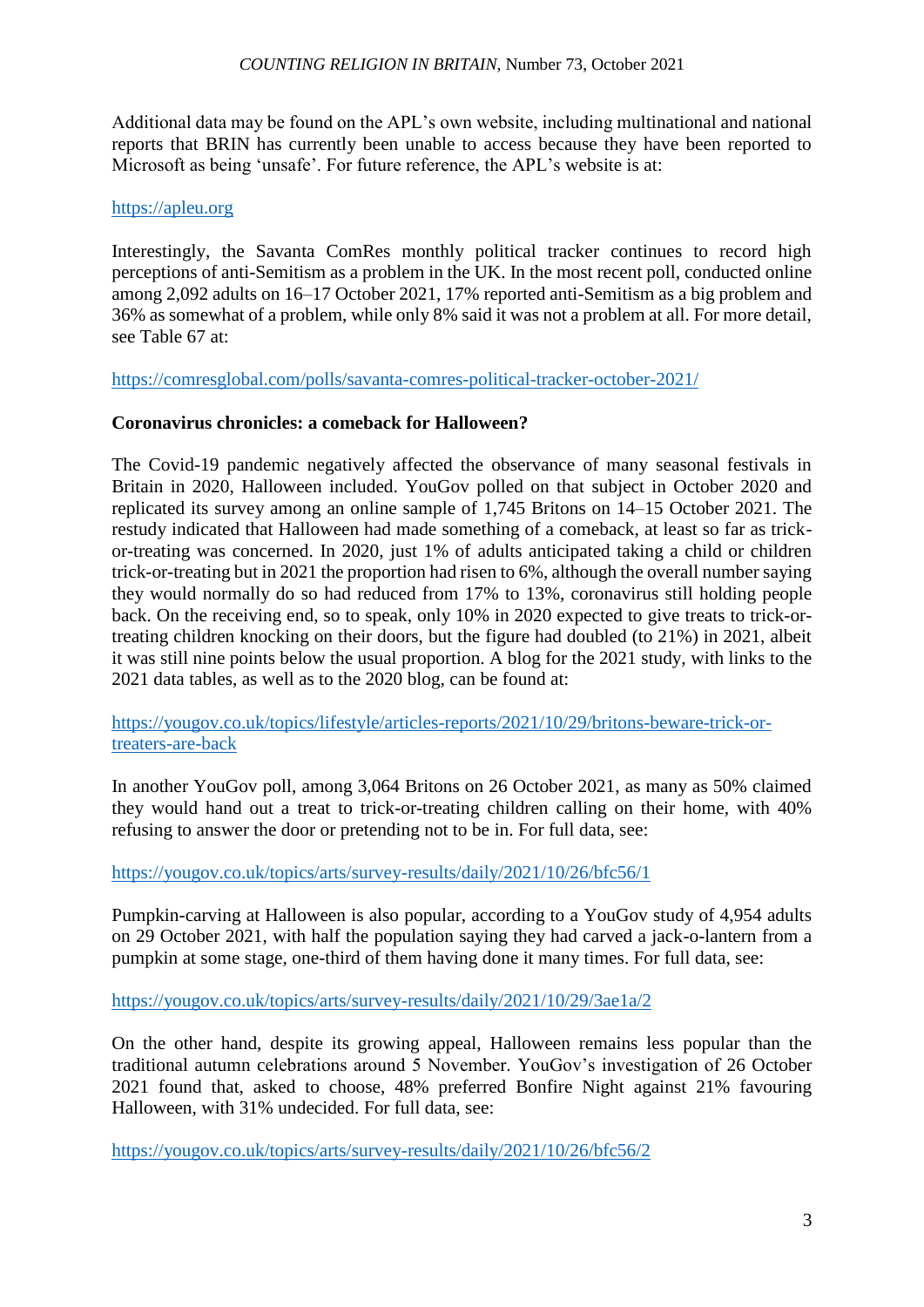## FAITH ORGANIZATION STUDIES

#### **Coronavirus chronicles: Church of England Statistics for Mission, 2020**

The first published analysis from the Church of England's revamped Statistics for Mission for January to December 2020 is the 29-page report by Ken Eames on *Church at Home, 2020*, focusing on services offered remotely by local churches, whether online (by far the commonest medium), by phone, post, email, or other means, largely in response to the Covid-19 pandemic and the ensuing closures and restrictions on places of worship. Based upon responses from 82% of Church of England churches, 78% of churches, 80% of parishes, and 91% of benefices offered Church at Home services during the March-July 2020 lockdown, while 69% of churches still did so in October 2020 (by which time in-person services had been restored). Disproportionately, they were churches with large pre-pandemic congregations. Although, many churches did collect 'attendance' figures for Church at Home services, they did so in such methodologically different ways that the Church of England Research and Statistics team has decided (for reasons given on pp. 9–10) 'it is not helpful or meaningful to aggregate them to produce diocesan or national … totals'. The report is available at:

<https://www.churchofengland.org/sites/default/files/2021-09/ChurchAtHome2020.pdf>

## **Results of elections to the Church of England General Synod, 2021**

The quinquennial elections to the Church of England's General Synod (its internal governing body), conducted along single transferable vote lines, have taken place recently, and a preliminary analysis of the results has been published by Peter Ould (an Anglican priest, consulting statistician, and amateur psephologist) on the *Psephizo* website. Turnout was up on the previous election in both the Houses of Laity and Clergy, particularly the latter, primarily on account of efforts by the two main campaigning groups (the Church of England Evangelical Council and Inclusive Church), which recommended slates of candidates. Ould categorized the elected members as 'orthodox' or 'revisionist', according to their positions on the blessing of same-sex unions, one of the most contentious issues dividing the Church of England today. The two categories were fairly evenly balanced in each house, 40% orthodox and 42% revisionist in the House of Clergy, and 37% orthodox and 33% revisionist in the House of Laity, with the views of the remainder unknown. These proportions fall short of the scale of majority required to pass major doctrinal or liturgical change in the Church of England. Ould's blog can be found at:

<https://www.psephizo.com/life-ministry/what-will-the-new-general-synod-look-like/>

#### **Economic and social value of church buildings in the UK**

The National Churches Trust (NCT) has updated its September 2020 report *The House of Good*, quantifying the economic and social value of church buildings to the UK, in the light of two important changes to HM Treasury's Green Book guidance on policy appraisal and evaluation. One change has strengthened HM Treasury's framework for supporting policy interventions to address regional economic disparities (the government's 'levelling up' agenda), while the other affects measurement of the economic benefits of wellbeing. Factoring in these changes, NCT's revised calculation for the economic and social value of church buildings to the UK is now more than four times higher than in 2020, up from £12.4 billion to £55 billion per annum, comprising a market value and replacement cost of £2.4 billion and a non-market (wellbeing)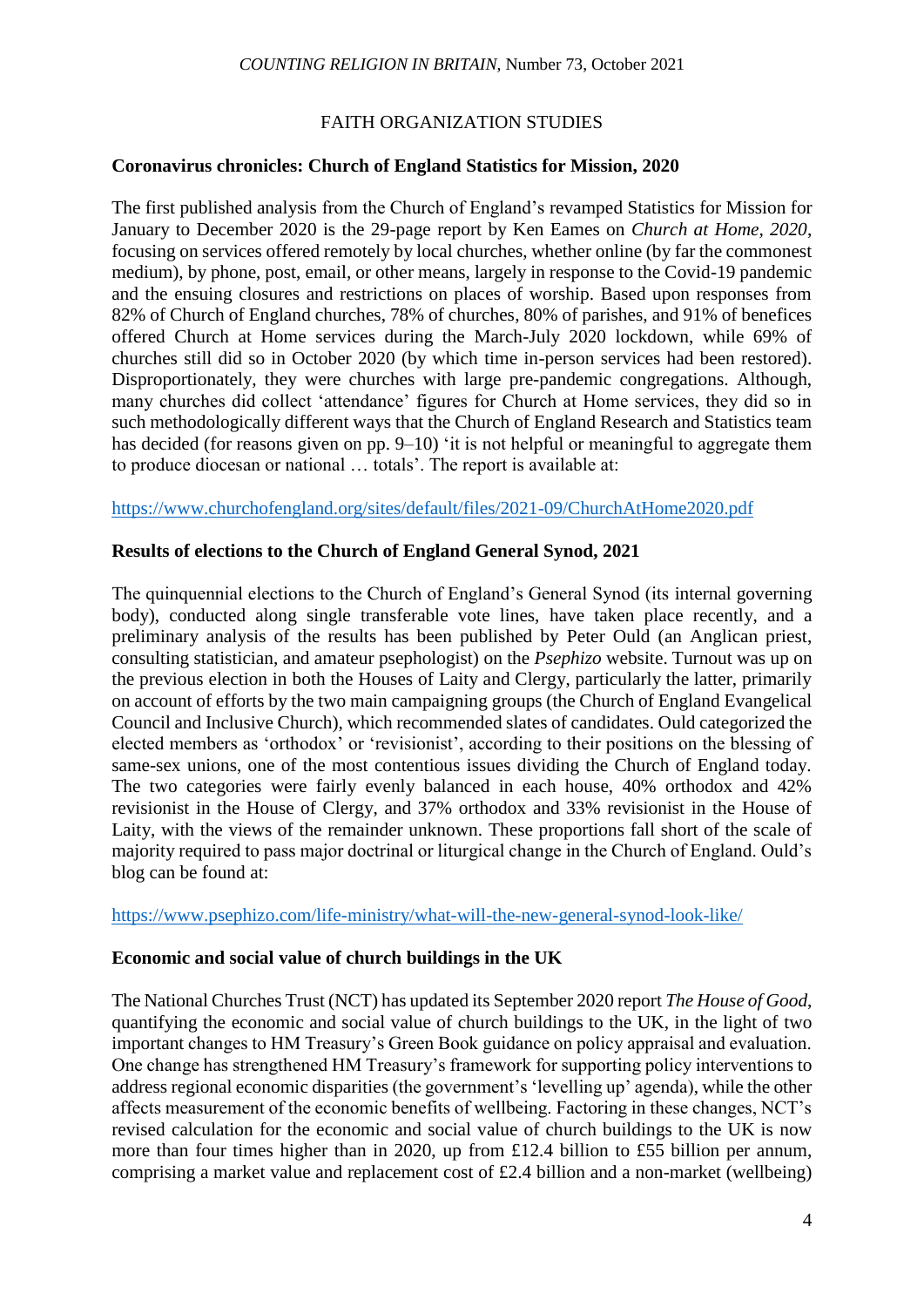value of £52.6 billion. Details of the NCT's revaluation can be found in the supplementary report at:

## <https://www.nationalchurchestrust.org/futureofchurches>

## **UK Jews and climate change: Institute for Jewish Policy Research panel survey**

In the Institute for Jewish Policy Research (JPR)'s latest publication (launched on the eve of the COP26 global conference in Glasgow), *Climate Change: What Do Jews in the UK Think?,*  David Graham, Carli Lessof, and Jonathan Boyd report on the results of four questions on climate change fielded as part of the summer 2021 panel survey of 4,152 self-identifying and self-selecting Jews aged 16 and over resident in the UK between 23 July and 1 September. Topline findings are that: 92% of Jews thought the world's climate is changing; 63% attributed this fact mainly or entirely to human activity; and 77% said they were worried about climate change. On a scale from 0 (not at all) to 10 (a great deal), there was a mean score of 6.6 feeling personal responsibility to reduce climate change. Comparisons are drawn in the report between the attitudes of UK Jews and the general population of the UK, and the Jewish population of Israel (comparative data being taken from the European Social Survey and the Department for Business, Energy, and Industrial Strategy). There is also an analysis of UK Jewish responses by demographic and other sub-groups. The tentative conclusion is that the UK Jewish community is more sympathetic towards, and has greater awareness of, the issues surrounding climate change than adults as a whole. The document is available at:

<https://www.jpr.org.uk/publication?id=17923>

## **Muslim Census survey about Muslim university student finance**

According to preliminary findings (based on 36,000 responses) from an online survey of a selfselecting (and thus potentially unrepresentative) sample of UK Muslims launched by Muslim Census on 1 October 2021, the UK government's repeated delays in introducing a scheme of Alternative Student Finance (ASF) for Muslims has already directly disadvantaged almost 100,000 students among the ten cohorts since the introduction of the higher £9,000 annual tuition fee. Many Muslims do not take interest-bearing loans for scriptural reasons and are therefore reluctant to avail themselves of conventional student finance arrangements in order to fund their university education. Muslim Census estimates that more than one in ten qualifying Muslim students have missed out entirely on university because of the lack of ASF, while one in six are self-funding their higher education for the same reason. Among Muslim students who have taken up conventional student finance, four in five said they felt conflicted in doing so. Seven in ten of all respondents considered the lack of an ASF to be discriminatory against Muslims. For additional comment, see the blog at:

<https://muslimcensus.co.uk/unequal-access-to-university-education/>

# OFFICIAL AND QUASI-OFFICIAL STATISTICS

# **Religious hate crimes recorded by police forces in England and Wales, 2020/21**

According to Home Office data, there were 129,767 hate crimes recorded by police forces throughout England and Wales in 2020/21, of which 6,377 were logged as religion-related. The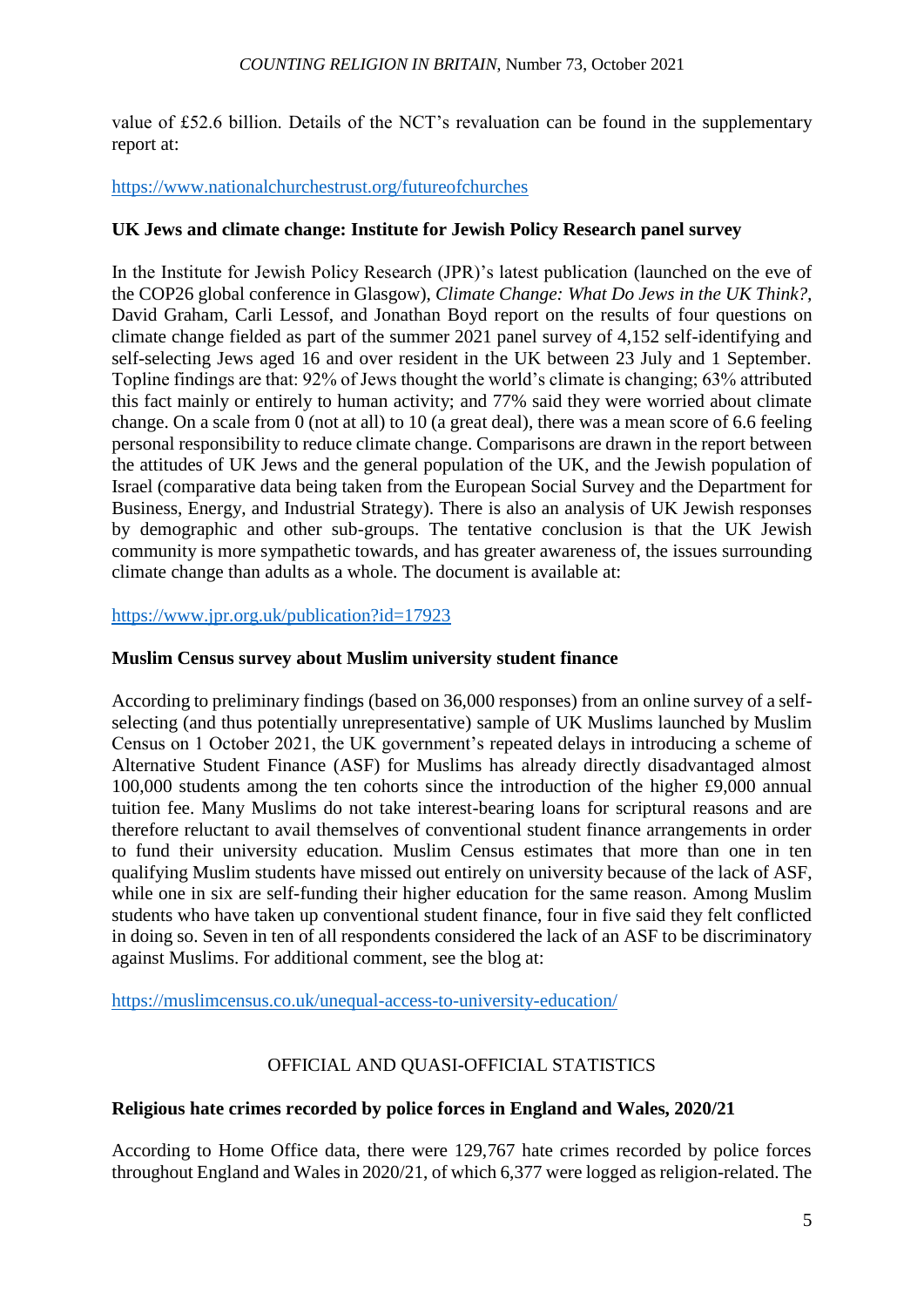latter figure represented a decrease of 17.9% on the 2019/20 level and 21.9% on 2018/19. The perceived religious allegiances of the victims of religion hate crimes in 2020/21 were 43% Muslim, 21% Jewish, 19% other religions, 3% no religion, and 15% unknown. The majority of religious hate crimes comprised public order offences (45%) and stalking and harassment (28%). A statistical bulletin and data are available at:

<https://www.gov.uk/government/statistics/hate-crime-england-and-wales-2020-to-2021>

## **Offender management statistics as at 30 September 2021**

The Ministry of Justice's latest quarterly review of offender management statistics incorporates, at Table 1.5, details of the prison population of England and Wales as at 30 September 2021 by religion and sex. Of the 78,756 male and female inmates, 14.0% registered their religious affiliation as Anglican, 16.6% as Catholic, 14.3% as other Christian, 17.5% as Muslim, 5.9% as other non-Christian, 31.3% as none, with 0.4% unrecorded. The overall proportion of Christians in the prison population has fallen from 97.8% in 1972 to 44.9% today, a half-century during which the number of prisoners has almost trebled. Further information is available in a statistical bulletin and data tables at:

[https://www.gov.uk/government/statistics/offender-management-statistics-quarterly-april-to](https://www.gov.uk/government/statistics/offender-management-statistics-quarterly-april-to-june-2021)[june-2021](https://www.gov.uk/government/statistics/offender-management-statistics-quarterly-april-to-june-2021)

# ACADEMIC STUDIES

# **Recent articles in academic journals**

 Leslie Francis and Andrew Village, 'Introducing The Index of Balanced Affect Change (TIBACh): A Study among Church of England Clergy and Laity', *Mental Health, Religion, and Culture*, Vol. 24, No. 8, 2021, pp. 770–9; discusses the development, and tests the construct validity, of the new index with reference to the wellbeing of a selfselecting sample of 4,449 Church of England clergy (29%) and laity (71%) who answered the 'Coronavirus, Church, and You' questionnaire in May-July 2020 (during the first Covid-19 lockdown):

<https://www.tandfonline.com/doi/full/10.1080/13674676.2021.1923679>

 Leslie Francis, Andrew Village, and John Payne, 'Introducing the Francis Owl-Lark Indices (FOLI): Assessing the Implications of Diurnal Activity Patterns for Clergy Work-Related Psychological Health', *Mental Health, Religion, and Culture*, Vol. 24, No. 8, 2021, pp. 780–95; drawing on data from 338 clergy in the Church in Wales, 484 ministers in the Church of Scotland, and 422 Salvation Army officers serving in the UK, the study reports the development of a 10-item instrument to measure preference for morning or evening activity;

<https://www.tandfonline.com/doi/full/10.1080/13674676.2021.1871595>

 Greg Smith, 'The Ordinary Theology of British Evangelicals: The Bebbington Quadrilateral and beyond', *Theology and Ministry*, Vol. 7, 2021, pp. 31–54; draws upon panel data from the Evangelical Alliance's 21st Century Evangelicals Research Programme in the 2010s to determine the extent to which the 'ordinary theology' of grass-roots evangelicals in Britain today is still shaped by the historical model